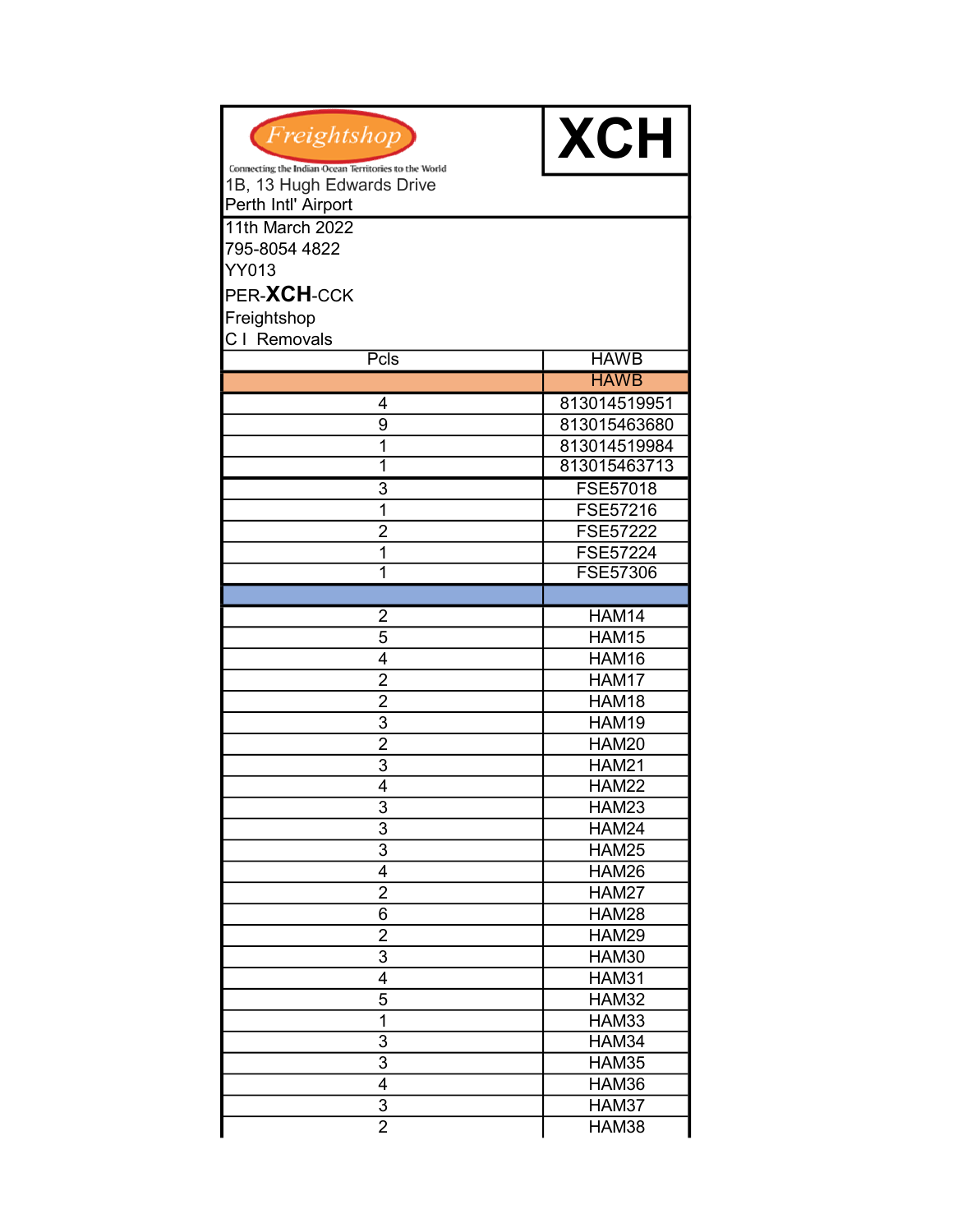| $\overline{2}$  | <b>HAM39</b>    |  |
|-----------------|-----------------|--|
| $\overline{2}$  | <b>HAM40</b>    |  |
| 6               | <b>HAM41</b>    |  |
| 3               | <b>HAM42</b>    |  |
| $\overline{2}$  | <b>HAM43</b>    |  |
| $\overline{3}$  | HAM44           |  |
| $\overline{3}$  | HAM45           |  |
| $\overline{2}$  | HAM46           |  |
| $\overline{2}$  | HAM47           |  |
| $\overline{2}$  | <b>HAM48</b>    |  |
| $\overline{2}$  | <b>HAM49</b>    |  |
| 3               | <b>HAM50</b>    |  |
| $\overline{2}$  | <b>HAM51</b>    |  |
| 1               | <b>HAM52</b>    |  |
| 5               | <b>HAM53</b>    |  |
| 3               | <b>HAM54</b>    |  |
| $\overline{3}$  | <b>HAM55</b>    |  |
| 3               | <b>HAM56</b>    |  |
| $\overline{4}$  | <b>HAM57</b>    |  |
| $\overline{3}$  | <b>HAM58</b>    |  |
| $\overline{2}$  | <b>HAM59</b>    |  |
| 4               | HAM60           |  |
| 5               | PAR00316        |  |
| $\overline{5}$  | PAR00315        |  |
| $\overline{5}$  | PAR0320         |  |
| 3               | PAR00318        |  |
| $\overline{4}$  | PAR00319        |  |
| 3               | <b>FSE57170</b> |  |
| 9               | FSE57202        |  |
| $\overline{2}$  | FSE57213        |  |
| 12              | FSE57220        |  |
| 5               | FSE57230        |  |
| 113             | FSE57236        |  |
| 15              | FSE57239        |  |
| 9               | FSE57253        |  |
| 4               | FSE57254        |  |
| 8               | <b>FSE57267</b> |  |
| $\overline{2}$  | <b>FSE57271</b> |  |
| 5               | FSE57286        |  |
| $\overline{2}$  | FSE57287        |  |
| 1               | FSE57288        |  |
| $\overline{3}$  | FSE57290        |  |
| 62              | FSE57292        |  |
| 63              | <b>FSE57298</b> |  |
|                 | <b>HAWB</b>     |  |
| $\overline{85}$ | <b>FSE57228</b> |  |
|                 | <b>HAWB</b>     |  |
| 1               | 1376704965      |  |
| 1               | 9706209516      |  |